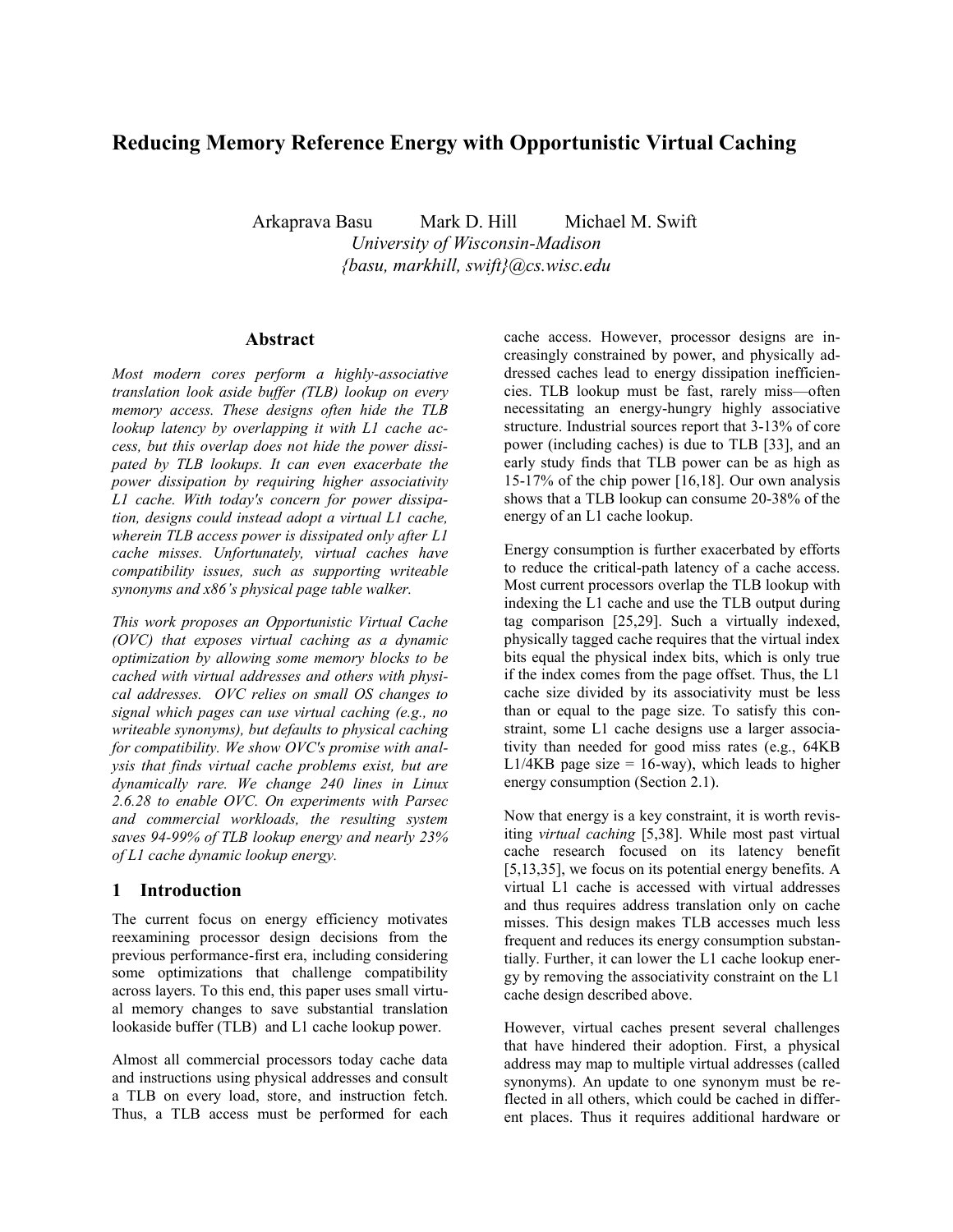software support to guarantee correctness. Second, virtual caches store page permissions with each cache block, so that these can be checked on cache hits without a TLB access. When page permissions change, associated cache blocks must be updated or invalidated beyond the normal TLB invalidation. Third, virtual caches require extra mechanisms to disambiguate homonyms (a single virtual address mapped to different physical pages). Fourth, they pose challenges in maintaining coherence, as coherence is traditionally enforced using physical addresses. Finally, virtual caches can be incompatible with commercially important architectures. For example, the x86 page-table walker uses physical addresses to find page-table entries [40], which creates problem for caching entries by virtual address.

We find, though, that many of these problems occur rarely in practice. We analyze the behavior of applications running on real hardware with Linux operating system to understand how synonyms are actually used and to measure the frequency and character of page permission changes. As detailed in Section 3, we find that synonyms *are* present in most processes, but account for only 0-9% of static pages and 0-13% of dynamic references. Furthermore, 95-100% of synonym pages are read-only, for which update inconsistencies are not possible. We also find that page permission changes are relatively rare and most often involve all pages of a process, which allows permission coherence to be maintained through cache flushes at low overhead. Thus, a virtual cache, even without synonym support, could perform well, save energy, and almost always work correctly.

Since correctness must be absolute, we instead propose a best-of-both-worlds approach with opportunistic *virtual caching* (OVC) that exposes virtual caching as a *dynamic optimization* rather than a hardware design point. OVC hardware can cache a block with either a virtual or physical address. Rather than provide complex support for synonyms in hardware [13,35] or enforce limits on which virtual addresses can be synonyms [23], OVC requires that the OS (with optional hints from applications) declare which addresses are not subject to read-write synonyms and can use virtual caching; all others use physical addresses and a normal TLB. This flexibility provides 100% compatibility with existing software by defaulting to physical caching. The OS can then save energy by enabling virtual caching when it is safe (*i.e.*, no read-write synonyms) and efficient (*i.e.*, few permission changes). OVC provides a graceful software adoption strategy, where OVC can initially be disabled, then used only in simple cases (*e.g.*, readonly and private pages) and later extended to more complex uses (*e.g.*, OS page caches).

With simple modifications to Linux (240 lines of code), our evaluation shows that OVC can eliminate 94-99% of TLB lookup energy and saves more than 23% of L1 cache dynamic energy compared to a virtually indexed, physically tagged cache.

This paper makes three contributions. First, we analyze modern workloads on real hardware to understand virtual memory behavior. Second, based on this analysis, we develop policies and mechanisms that use physical caching for backward compatibility, but virtual caching to save energy by avoiding many address translations. Third, we develop necessary lowlevel mechanisms for realizing OVC.

## **2 Background and Motivation**

In this section we first describe the benefits and limitations of existing physically and virtually addressed L1 caches.

### <span id="page-1-0"></span>**2.1 Physically Addressed Caches**

A physical L1 cache requires the address translation to finish before a cache lookup can be completed. In one possible design, the address translation completes before L1 cache lookup starts, which places the entire TLB lookup latency in the critical path. However, a more common design is to overlap the TLB lookup with the cache access [25,29]. The processor sends the virtual page number to the TLB for translation while sending the page offset to the cache for indexing into the correct set. Then the output of the TLB is used to find a matching way in the set. Such a design is termed a virtually indexed/physically tagged cache. In both designs, all cache accesses, both instruction and data, require a TLB lookup. When latency (and thus performance) is the single most important design objective, a virtually indexed/physically tagged design is attractive as it hides the TLB lookup latency from the critical path of cache lookups while avoiding the complexities of implementing a virtual cache.

In the remainder of the paper, we focus on the second commonly used design. Henceforth we use the term *physical cache* to refer to a virtually indexed and physically tagged cache.

When power is a first-class design constraint, two aspects of this design lead to higher energy consumption. First, TLB lookups are energy-hungry: they occur frequently and often use a highly associative (or even fully associative) design [3,25].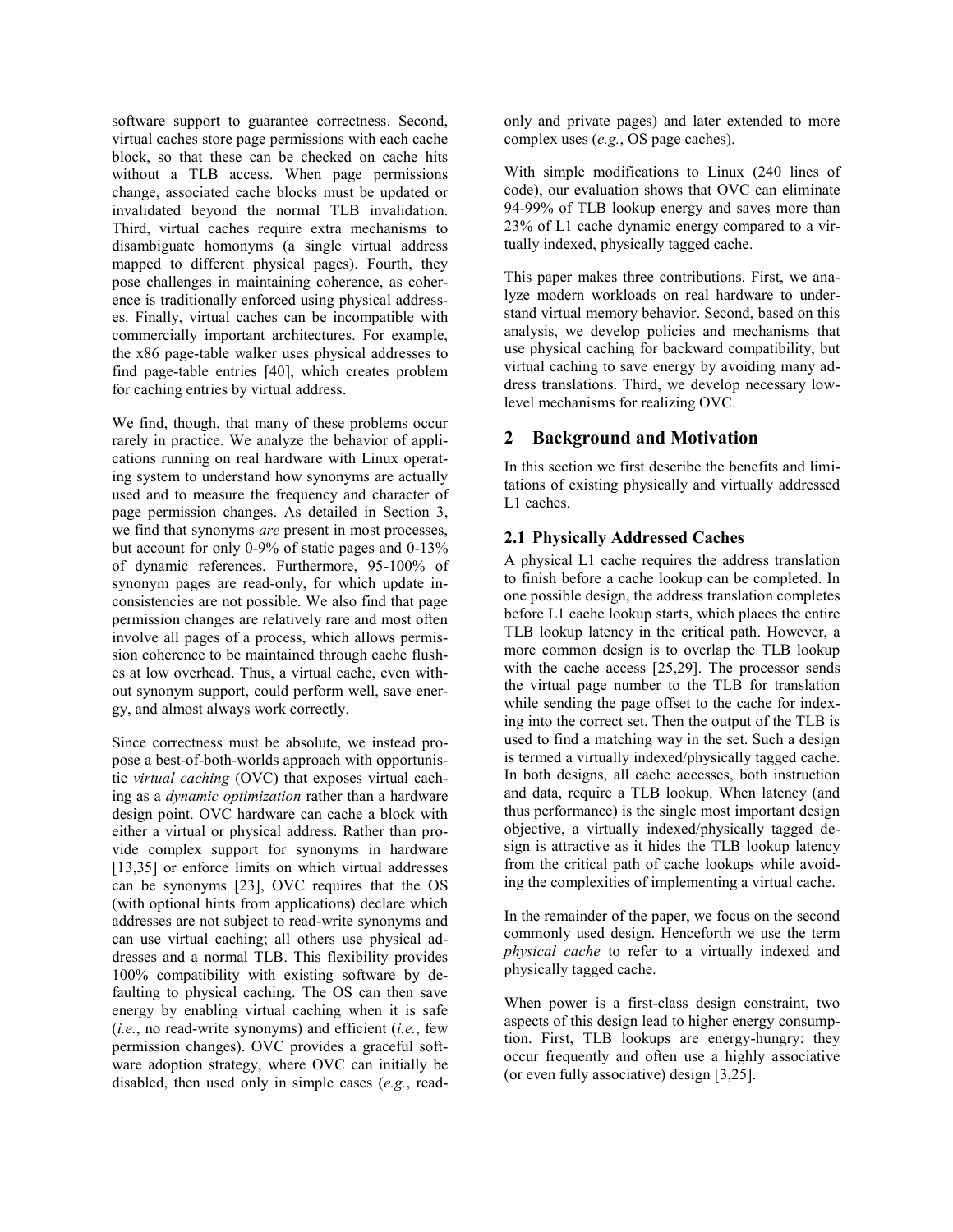| L1 Data Misses per 1K Cache references   |                             |        |           |  |  |  |
|------------------------------------------|-----------------------------|--------|-----------|--|--|--|
|                                          | $16$ -way<br>4-way<br>8-way |        |           |  |  |  |
| <b>Parsec</b>                            | 34.400                      | 33.885 | 33.894    |  |  |  |
| 39.636<br>40.721<br>41.634<br>Commercial |                             |        |           |  |  |  |
| L1 Instr. Misses per 1K Cache references |                             |        |           |  |  |  |
|                                          |                             |        |           |  |  |  |
|                                          | 4-way                       | 8-way  | $16$ -way |  |  |  |
| Parsec                                   | 1.053                       | 0.991  | 0.934     |  |  |  |

**Table 1. L1 cache (32KB, 64B block) miss ratios with varying associativity.**

Limiting associativity can reduce energy consumption, but complicates support for multiple page sizes since indexing bits in a set-associative structure depends upon the page size, which is unknown until the translation completes [34]. TLBs can also cause to thermal hotspots due to high power density [31]. As increasing working sets put further pressure on TLB reach [2], processors may require yet larger TLBs, thus making TLB energy consumption worse. Second, to allow indexing with virtual addresses, the address bits used for cache indexing must be part of the page offset. This requires that cache size  $\div$  associativity  $\leq$  page size. For example, a 32KB L1 cache requires at least an 8-way set-associative design for 4KB pages.

With the method explained in Section [5.2,](#page-7-0) we empirically find that such a highly associative L1 cache can lead to energy-inefficient cache designs that provide little hit-rate improvement benefit from their increased associativity. Table 1 shows the number of misses per 1K cache references (MPKR) for Parsec and commercial workloads for a 32 KB L1 cache with varying associativity. For example, when associativity increases from 4 to 8 the MPKR changes very little (e.g., < 1 MPKR). Even ignoring extra latency of higher-associativity lookups, this can at best lead to a 0.2-0.4% speedup when associativity is increased from 4 to 8 and 16 respectively (Table 3). However, Table 2 shows that a cache lookup consumes 30% more energy when the associativity is increased from 4 to 8, and 86% more energy when increased from 4 to 16. While extra misses can burn more energy due to access to lower-level caches, the high L1 hit rates makes this a non-issue. This data shows that designing higher-associativity caches to overlap TLB latency can lead to energy-inefficient L1 caches.

|                                      | 4-way | 8-way   | $16$ -way |
|--------------------------------------|-------|---------|-----------|
| <b>Read Dynamic</b><br><b>Energy</b> |       | 1.309   | 1.858     |
| <b>Write Dynamic</b><br>Energy       |       | 1 1 1 1 | 1.296     |

**Table 2. Normalized energy per access to L1 (32KB) with varying associativity (w.r.t. 4-way).**

|                   | 4-wav | 8-way | $16$ -way |
|-------------------|-------|-------|-----------|
| Parsec            |       | -998  | -998      |
| <b>Commercial</b> |       |       |           |

**Table 3. Normalized run time with varying L1 associativity (w.r.t. 4-way).**

#### **2.2 Virtually Addressed Caches**

A virtual L1 cache is both indexed and tagged by virtual address, and consequently does not require address translation to complete a cache hit. Instead, virtual caches consult a TLB on a miss to pass the physical addresses to the next level in the cache hierarchy. The primary advantage of this design is that TLB lookups are required only on misses. L1 cache hit rates are generally high and thus a virtual L1 cache acts as an effective energy filter on the TLB. Moreover, a virtual L1 cache removes the size and associativity constraints on the L1, which enables more energy-efficient designs.

However, several decades of research on virtual caches have showed that they are hard:

**Synonyms:** Virtual-memory synonyms arise when multiple, different virtual addresses map to the same physical address. These synonyms can reside in multiple places (sets) in the cache under different virtual addresses. If one synonym of a block is modified, access to other synonyms with different virtual addresses may return stale data.

**Homonyms:** Homonyms occur when a virtual address refers to multiple physical locations in different address spaces. If not disambiguated, incorrect data may be returned.

**Page mapping and protection changes:** The page permissions must be stored with each cache block to check permissions on cache hits. However, when permissions change, these bits must be updated. This is harder than with a TLB because many blocks may be cached from a single page, each of which must be updated. In addition, when the OS removes or changes a page mapping, the virtual address for a cache block must change.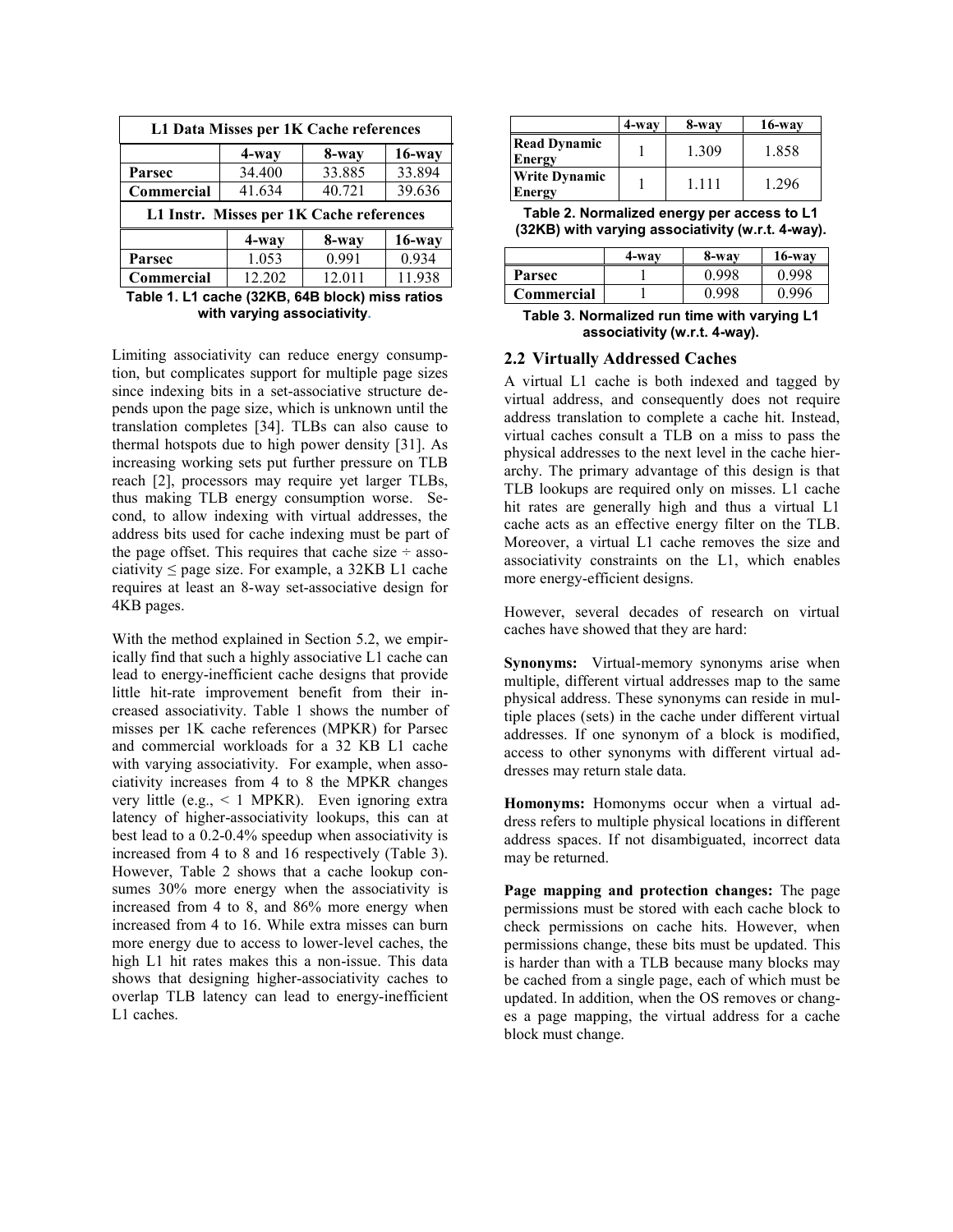| <b>Applications</b> | Percentage<br>of applica-<br>tion - allo-<br>cated pages<br>that contains<br>synonyms | Percentage<br>of syno-<br>nym con-<br>taining<br>pages that<br>are read-<br>only | Percentage<br>of all dy-<br>namic user<br>memory<br>accesses to<br>pages with<br>synonyms |
|---------------------|---------------------------------------------------------------------------------------|----------------------------------------------------------------------------------|-------------------------------------------------------------------------------------------|
| canneal             | $0.06\%$                                                                              | 100%                                                                             | $0\%$                                                                                     |
| fluidanimate        | 0.28%                                                                                 | 100%                                                                             | $0\%$                                                                                     |
| facesim             | $0.00\%$                                                                              | 100%                                                                             | $0\%$                                                                                     |
| streamcluster       | 0.23%                                                                                 | 100%                                                                             | 0.01%                                                                                     |
| swaptions           | 5.90%                                                                                 | 100%                                                                             | 26%                                                                                       |
| x264                | 1.40%                                                                                 | 100%                                                                             | $1\%$                                                                                     |
| bind                | $0.01\%$                                                                              | 100%                                                                             | 0.16%                                                                                     |
| firefox             | 9%                                                                                    | 95%                                                                              | 13%                                                                                       |
| memcached           | $0.01\%$                                                                              | 100%                                                                             | $0\%$                                                                                     |
| specjbb             | $1\%$                                                                                 | 98%                                                                              | $2\%$                                                                                     |

**Table 4. Virtual memory synonym analysis**

**Cache block eviction:** Evicting a block cached with a virtual address requires translating the address to a physical address to perform writeback to physical caches further down the hierarchy.

**Maintaining cache coherence:** Cache coherence is generally performed with physical addresses. With a virtual cache, the address carried by the coherence messages cannot be directly used to access the cache. Thus a reverse translation (physical-to-virtual) is logically required.

**Backward compatibility:** Virtual caches can break compatibility with existing processor architectures and operating systems. For example, OSes on x86, such as Linux, update a page table entry (PTE) using cacheable virtual addresses. However, the x86's hardware page-table walker uses only physical addresses to find PTEs in caches or memory [40]. With a virtual cache, it is unclear how to make x86's page table walker work both correctly (a virtual L1 cache entry is like a synonym) and efficiently (if caching of PTEs is disabled). Moreover, virtual caches often break compatibility by requiring explicit OS actions (*e.g.*, cache flushes on permission changes) to maintain correctness.

These challenges hinder the adoption of virtual L1 caches despite their potential energy savings. In this work, we seek an ideal situation that provides most of the benefits of virtual caches by using it as *a dynamic optimization* while avoiding their complexities to an extent possible and maintaining compatibility.

# **3 Analysis: Virtual Cache Opportunity?**

We set out to determine how often the expensive or complex virtual cache events actually happen in the real world by studying several modern workloads running on real x86 hardware under Linux. First, we measure the occurrences of virtual-memory synonyms to determine how often and where they occur in practice. As noted in Section 2.2, synonyms pose a correctness problem for virtual caches. Second, we measure the frequency of page protection/mapping changes, as these events can be more expensive with virtual caches.

We measured applications drawn from Parsec benchmark suite [30], as well as some important commercial applications (workloads explained in Section 5.2) listed in Table 4 running on Linux. We identified synonym pages by analyzing the kernel's page tables, and measured dynamic references to synonyms using PIN [22].

## <span id="page-3-0"></span>**3.1 Synonym Usage**

Table 4 presents a characterization of synonyms for our workloads. A page with a synonym is a virtual page whose corresponding physical page is mapped by at least one other user-space virtual address. We make three observations from this data. First, all but one application had synonym pages, but very few pages (0.06-9%) had synonyms. Second, the dynamic access rate of synonym pages was low (0-26%), indicating that virtual caching could be effective for most references. Finally, most synonym pages are mapped read-only, and therefore cannot introduce inconsistencies. This occurs because these pages were often from immutable shared library code (95-100% of the synonym pages).

We also found that the OS kernel sometimes uses synonyms in the kernel virtual address space to access user memory. For example, to process a direct I/O request that bypasses the operating system's page cache (used by databases), the kernel copies user data using a kernel address-space synonym for the userspace page. Kernel space synonyms are also used during a copy-on-write page fault to copy content of the old page to the newly allocated page. These kernel-space synonyms are temporary but can introduce inconsistency through read-write synonyms.

**Finding 1:** *While synonyms are present in most applications, conflicting use of them is rare. This suggests that virtual caches can be used safely for most, but not all, memory references.*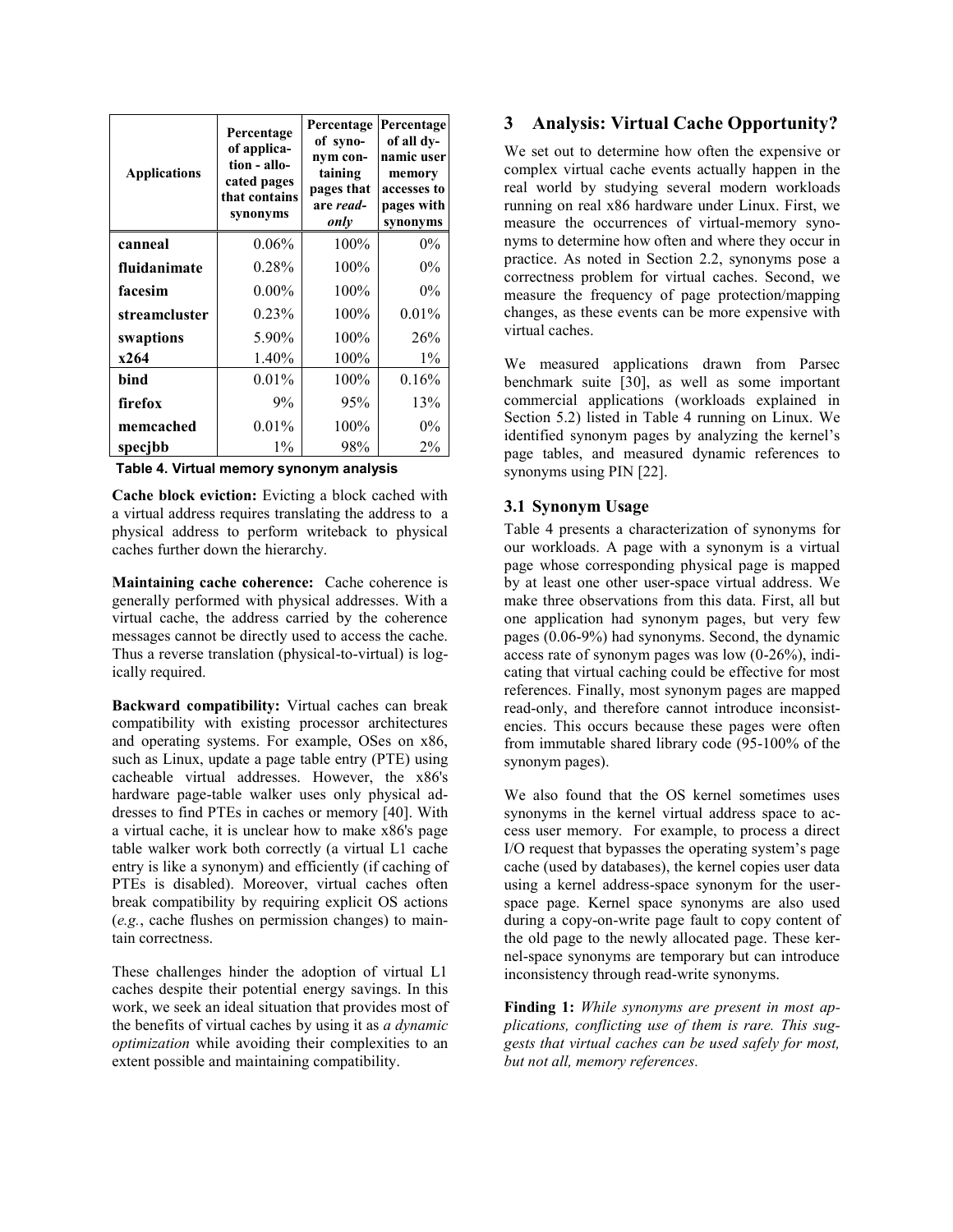|               | Mean time be-<br>tween TLB in-<br>validation in ms<br>$(avg. TLB in-$<br>validations per<br>sec per core) | <b>Fraction of</b><br>TLB invali-<br>dations to a<br>single page |
|---------------|-----------------------------------------------------------------------------------------------------------|------------------------------------------------------------------|
| canneal       | 132.62 (7.5)                                                                                              | $0\%$                                                            |
| facesim       | 75.64 (13.2)                                                                                              | $0\%$                                                            |
| fluidanimate  | 52.63 (19.2)                                                                                              | $0\%$                                                            |
| streamcluster | 55.53 (18)                                                                                                | $0\%$                                                            |
| swaptions     | 51.81 (19.3)                                                                                              | $0\%$                                                            |
| x264          | 111.11(9.4)                                                                                               | $0\%$                                                            |
| bind          | 7.571(132.1)                                                                                              | $0.00\%$                                                         |
| firefox       | 4.761 (210.3)                                                                                             | 0.10%                                                            |
| memcached     | 2.325(430.1)                                                                                              | $0\%$                                                            |
| specjbb       | 39.011 (25.6)                                                                                             | 2.50%                                                            |

**Table 5. Frequency of TLB invalidations**

#### **3.2 Page Mapping and Protection Changes**

The operating system maintains coherence between the page-table permissions and the TLB by invalidating entries on mapping changes or protection downgrades, or by flushing the entire TLB. Table 5 presents the average inter-arrival time of TLB invalidations for our workloads (and its reciprocal – the TLB invalidation request per sec). The inter-arrival time of TLB invalidations varies widely across the workloads, but we make two broad observations. First, even the smallest inter-arrival time between invalidations (2.325ms for memcached) is an order of magnitudes longer than the typical time to flush and refill a L1 cache  $\sim$  5 $\mu$ s). Hence, flushing the cache is unlikely to have much performance impact. Second, we observe that almost all TLB invalidations (97.5- 100%) flush the entire TLB rather than a single entry. Most TLB invalidations occur on context switches that invalidate an entire address space, and only a few are for page protection/permission changes. Consequently, complex support to invalidate cache entries from a single page may not be needed.

**Finding 2:** *TLB invalidations that occur due to page mapping or protection changes are infrequent and are thus unlikely to create much overhead.*

## **4 Opportunistic Virtual Caching**

The empirical analyses in the previous section suggest that while virtual cache challenges are real, they occur rarely in practice. All the applications studied provide *ample dynamic opportunities* for safe (*i.e.*, no read-write synonyms) and efficient (*i.e.*, no page

permission/protection changes) use of virtual caches. Unfortunately, correctness and backward compatibility must be absolute and *not* "almost always".

To benefit from virtual caches and while sidestepping their dynamically rare issues, we propose *opportunistic virtual caching* (OVC). OVC hardware can cache a block with *either* virtual or physical address (Section [4.1\)](#page-4-0). Virtual caching saves energy (no TLB lookup on L1 hits and reduced L1 associativity). Physical caching provides compatibility for readwrite synonyms and caching page-table entries (and other structures) accessed by the processor with physical addresses.

To reap the benefits of OVC, the operating system must enable virtual caching for memory regions that are amenable to the use of virtual caching (Section [4.2\)](#page-6-0). Importantly, we find that the OS kernel (Linux in this study) already possesses most of the information needed to determine which memory regions are suitable for virtual caching and which are not. While OVC defaults to physical-only caching to enable deployment of unmodified OSes and applications, changes to support virtual caching affected only 240 lines of code in the Linux kernel (version 2.6.28-4).

#### <span id="page-4-0"></span>**4.1 OVC Hardware**

OVC requires that hardware provide the following services to realize the benefits of caching with virtual  $addresses - (1)$  determining when to use virtual caching and when physical caching, (2) reducing power when possible by bypassing the TLB and reducing cache associativity (3) handling-virtual memory homonyms and page permission/protection changes, and (4) handling coherence requests for virtually cached blocks.

**Determining when to use virtual caching:** The hardware defines a one-bit register named *ovc\_enable* that an operating system can set to enable OVC (default is unset). When OVC is enabled, we take advantage of large virtual address space of modern 64-bit OSes to logically partition the address space into two non-overlapping address ranges (partition *Pphysical* and *Pvirtual*). The highest order bit of the virtual address range (e.g.,  $VA_{47}$ , the 48<sup>th</sup> bit in Linux for x86-64) determines the partition in which a virtual address of a cache lookup belongs to (in *Pphysical* if  $VA_{47}$  is unset and  $P_{virtual}$  otherwise). Only cache lookups with virtual address in the partition  $P_{virtual}$ can use the virtual address to cache data. Thus, there is no added lookup cost to determine how an address is cached.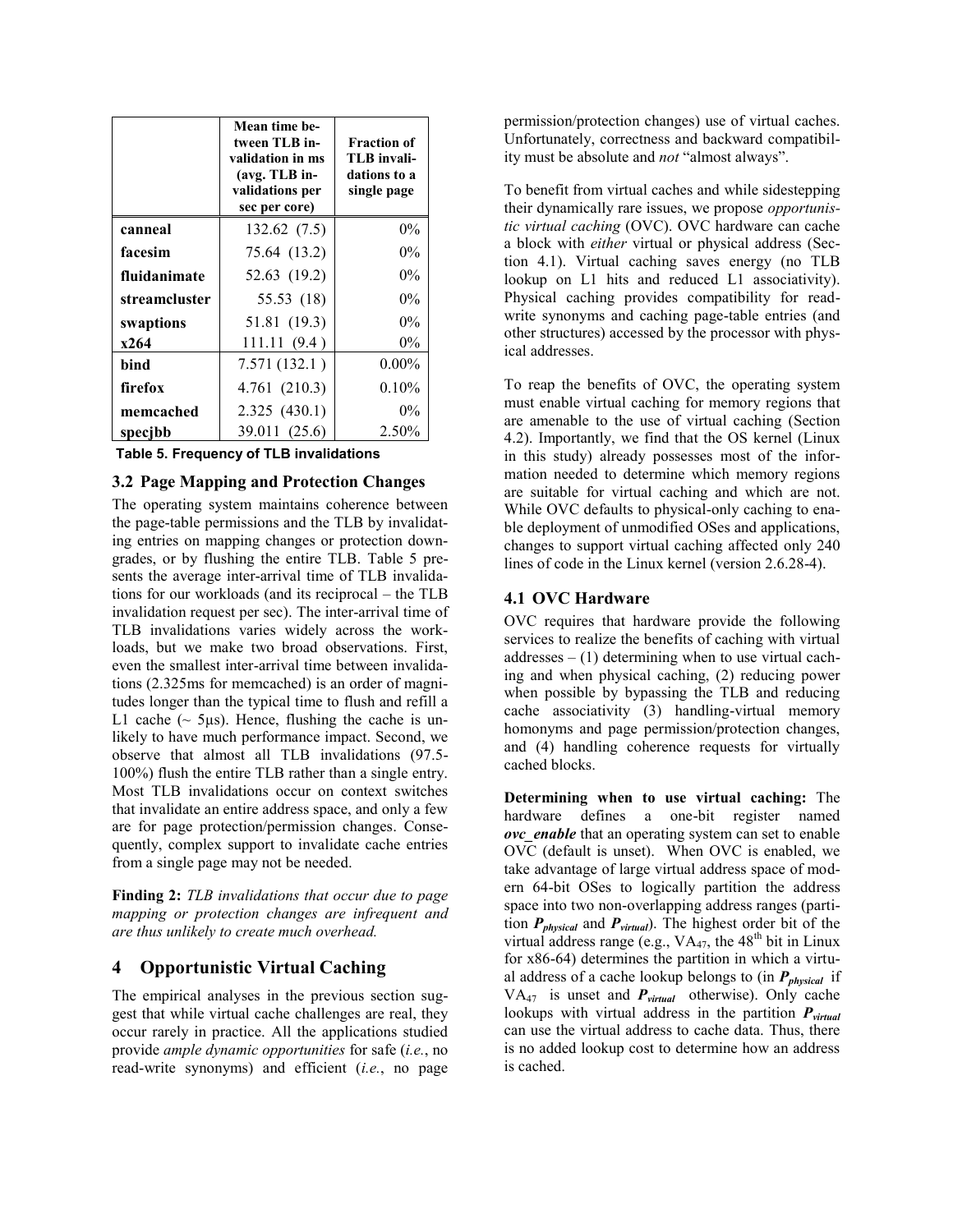

<span id="page-5-0"></span>**Figure 1. OVC L1 cache and TLB organization allow opportunistically bypassing TLB lookups.**

**Opportunistically reducing lookup energy:** When data can be cached using virtual address we take advantage of it in two ways. First, we avoid TLB lookups on L1 cache hits. Second, we allow lower associativity L1 cache lookups. As shown in [Figure](#page-5-0) 1, when cache lookup address falls in partition *Pvirtual* (i.e., *ovc\_enable* and VA<sup>47</sup> are set), the TLB lookup is disabled and part of the virtual address is used for cache tag match. Otherwise, conventional physical cache lookup is performed where the TLB is performed in parallel with indexing into the L1 cache. On a miss to an address in *Pvirtual* a TLB lookup is required before sending the request to the next cache.

Second, OVC dynamically lowers the associativity of L1 cache lookups. We note that the cache associativity constraint of a physical cache, described in Section [2.1,](#page-1-0) need not hold true for virtually cached blocks. [Figure](#page-5-1) 2 shows an example of how a banked L1 cache organization can be leveraged to allow lowerassociativity cache lookup for a 32KB, 8-way set associative cache. The 8-way set-associative cache is organized in two banks each holding 4-ways of each set. For virtual addresses (*i.e.*, *ovc\_enable* and VA<sup>47</sup> are set), the processor only accesses one of the two banks (*i.e.*, 4 ways) based on the value of a single virtual-address bit from the tag  $(VA_{12})$  in the example). For other accesses using physical addressing, the processor performs a full 8-way lookup as in a conventional cache.

**Handling homonyms and page permission changes**: OVC implementation uses conventional addressspace identifiers (ASIDs) to distinguish between different mappings of the same virtual address and avoids cache flushes on context switches. Both the ASID and the tag need to match for a cache hit to occur. OVC uses an all-zero ASID for blocks cached under the physical address (which results in an ASID match for any physical cache access). To handle the



<span id="page-5-1"></span>**Figure 2. Opportunistic smaller associative L1 cache lookup using banked organization.**

kernel address space, which is shared by all processes, we copy the *global* bit of the x86 PTE (which is set for globally shared kernel memory) to each cache block. Privileged mode access for blocks with this bit set do not need an ASID match. ASID overflow can be handled by modifying Linux's existing ASID management code to trigger a cache flush before reusing an ASID.

Page permissions (*e.g.*, read, write, execute, privileged) augment the coherence state permissions for each cache block and are checked along with coherence permissions. A page permission miss-match (*e.g.*, write request for a block with read permission) triggers a cache miss, which results in access to the TLB. It is then handled appropriately as in conventional physical cache for page permission missmatches. Page mapping or permission downgrades trigger a cache flush.

**Cache block eviction:** Eviction of a dirty L1 block invokes a write-back to a physical L2 cache. OVC like most virtual caches—logically augments each virtually-tagged block with a physical tag to avoid deadlock issues with doing an address translation at eviction. This physical tag adds a small state (e.g., 28 bits on 544 bits state, tag, and data) and can either be stored (a) in the L1 cache or (b) an auxiliary structure (not shown) that mirrors L1 dimensions, but is accessed only on less frequent dirty evictions.

**Coherence:** L2 caches and beyond typically process coherence with physical addresses. To access virtually-tagged L1 blocks, incoming (initiated by other cache controllers) back-invalidations and forwarded requests may require reverse address translation (physical to virtual). Reverse translation can be avoided by serially searching physical tags (added for cache block eviction) for all sets that might hold a block. Since OVC already provides the processor with an associative lookup on physical addresses, it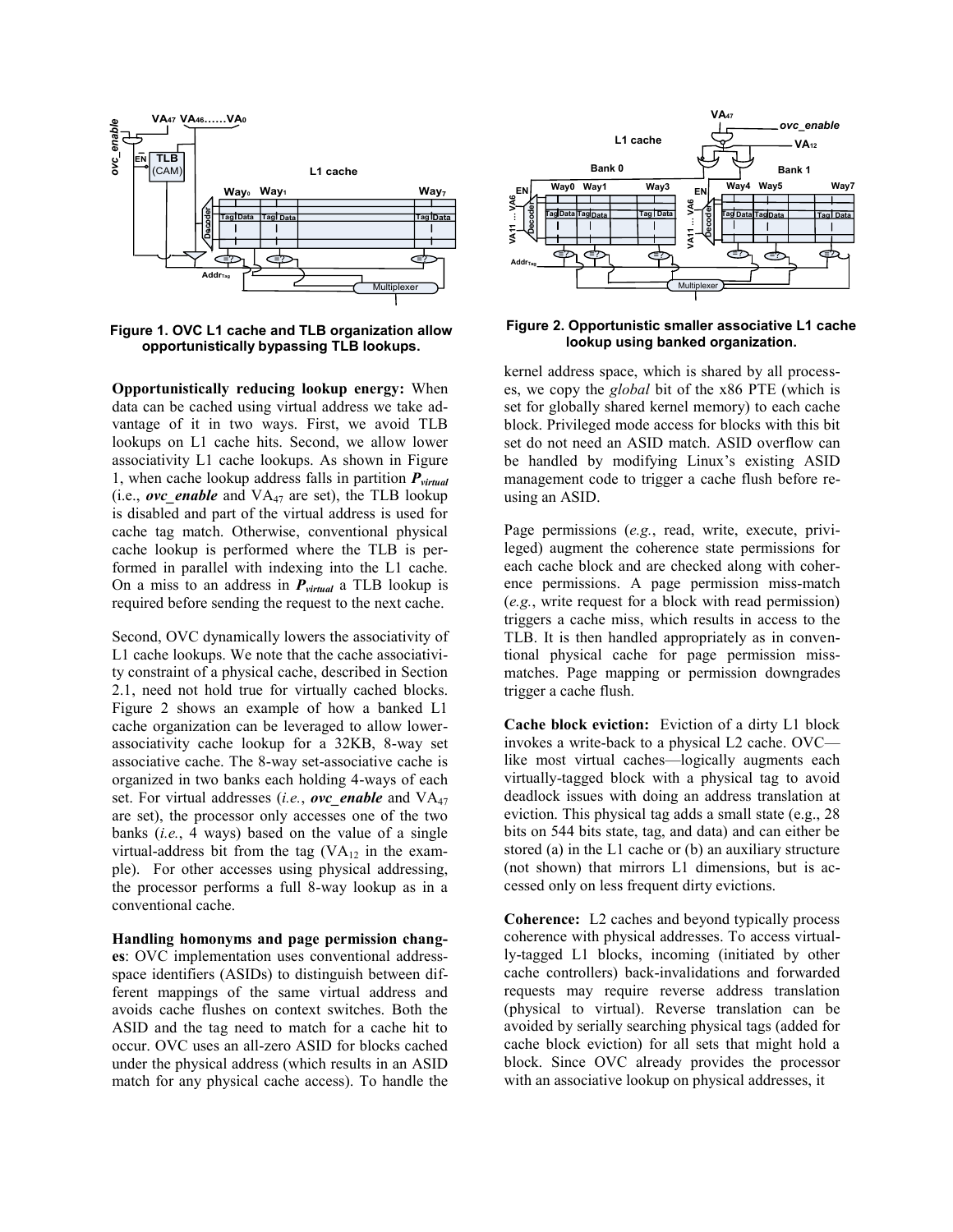

**Figure 3. OVC overheads per L1 cache block. Additions are shaded.**

associatively handles incoming coherence lookups with the same mechanism. For example, an incoming coherence request to the cache depicted in [Figure](#page-5-1) 2, would simply access the physical tags in both banks (8-way total). Further, this action may be handled with an auxiliary structure (option (b) for handling eviction) and our empirical results find this occurs less than once per 1K L1 cache accesses due to high L1 hit rates and low read-write sharing. Note that, coherence messages received due to local cache misses (*e.g.*, data reply, acks) use miss-status handling register entries to find the corresponding location in the cache and hence do not require reverse translation lookup.

**Space and Power Cost:** As depicted in Figure 3, OVC's space overhead in the L1 cache stem primarily from the addition of an ASID (16 bits) and physical tag (28 bits) per cache block. The primary tag must be extended (8 bits) to accommodate larger virtual address tag. We also add page permission/privileged bits (3 bits) and a global bit. This totals approximately 10% space overhead for the L1 assuming 64-byte cache blocks. Given that L1 caches comprise a small fraction of the total space (and thus transistor count) for the cache hierarchy, which is dominated by larger L2 and L3 caches, the overall static power budget (which is grows roughly in proportion to transistor count) of the on-chip caches barely changes:  $\sim 1\%$  overhead for the cache hierarchy in Table 6. Furthermore, the extra physical tag is accessed only for uncommon events: back invalidations, forwarded coherence messages and dirty evictions. L1 cache lookups and L1 cache hits do not accesses this physical tag. As a result, it leads  $\sim 1\%$ energy overhead on L1 cache lookups, because most of the energy is spent on data access, which has not changed. We will show that this overhead is outweighed by the benefits of OVC. We also note that cycle time is not affected as data lookup latency overshadows the tag lookup latency.

#### <span id="page-6-0"></span>**4.2 OVC Software**

The operating system for OVC hardware has three additional responsibilities: (1) predicting when virtual caching of an address is desirable (safe and efficient); (2) informing the hardware of which memory can use virtual caching; and (3) ensuring continued safety as memory usage changes. We extend the Linux virtual-address allocator to address the first two and make minimal changes to the page-fault handler and scheduler for the third.

**Deciding when to use virtual caches:** The OS decides whether virtual caching may be used at the granularity of memory regions. These are an internal OS abstraction for contiguous virtual-address ranges with shared properties, such as for program code, the stack, the heap, or a memory-mapped file. When allocating virtual addresses for a memory region the OS virtual address range allocator predicts whether the region could have read-write synonyms (unsafe) or frequent permission/mapping changes (inefficient), and if so, uses addresses that allows physical caching and otherwise uses virtual caching.

While predicting future memory usage may seem difficult, we observe that the OS *already possesses* much of the information needed. The kernel virtualaddress allocator defines flags specifying how the memory region will be used, which guides its assignment of page permissions for the region. For example, in Linux, the VM\_PRIVATE flag indicates pages private to a single process, VM\_SHARED indicates a region may be shared with other processes, and VM\_WRITE/VM\_MAYWRITE indicates that a region is writable. From these flags, the kernel can easily determine that read-write synonyms occur only if the VM\_SHARED and VM\_WRITE/ VM\_MAYWRITE flags are set, which causes the kernel to use physical caching. For all other memory regions kernel predicts to use virtual caching without possibility of read-write synonyms. This enables a straightforward identification of which memory regions can use virtual caching.

Unfortunately, these flags do not provide hints about efficiency: some regions, such as transiently mapped files, may observe frequent page-mapping or protection changes (*e.g.*, through *mprotect()* and *mremap()*) that can be expensive with virtual caches. We thus add an additional flag, MAP\_DYNAMIC, to the virtual-address allocator to indicate that the mapping or page permissions are likely to change. Applications can use this flag while allocating memory to indicate frequent protection/mapping changes or the need for physical caching for other semantic or performance reasons.

**Communicating access type to hardware:** The kernel uses the prediction techniques described above to select either virtually or physically cached addresses for a region. If MAP\_DYNAMIC is specified, physical caching is used irrespective of the prediction. We minimally extend the OS virtual address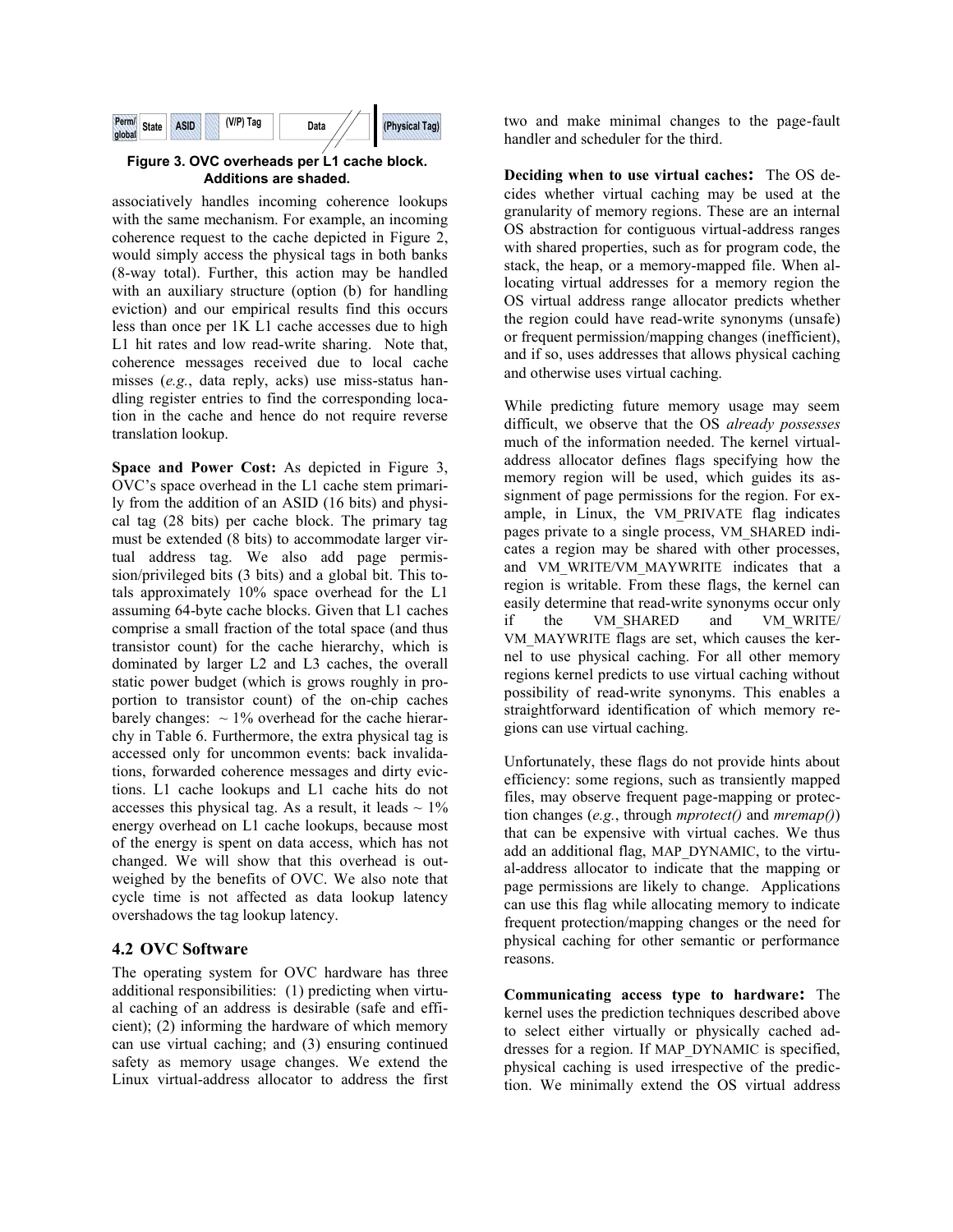range allocator to allocate addresses from two nonoverlapping address pools, partitions *Pphysical* and *Pvirtual* (described in Section [4.1\)](#page-4-0), depending on whether physical or virtual caching is to be used.

**Ensuring correctness:** While the kernel only uses virtual caching when it predicts that conflicting synonyms will not arise, they may still be possible in some rare cases. First, the kernel itself may use temporary kernel address space synonyms to access some user memory (Section [3.1\)](#page-3-0). Second, the kernel allows a program to later change how a memory region can be used (e.g., through Linux's *mprotect()* system call). We provide a fallback mechanism to ensure correctness in these cases by detecting when the change occurs, and then flushing the cache between conflicting uses of memory.

We insert two checks into the Linux kernel for conflicting synonyms. Within the page fault handler, we add code to check whether a virtually cached page is being mapped with write permissions at another address in another process. Similarly, we put a check in the kernel routine that creates temporary kernel mappings to user memory to detect conflicting synonyms. If the above checks detect possibility of a conflicting synonym in the page-fault handler, the OS marks the process with write access to a synonym as *tainted*, meaning that when it runs, it may modify synonym pages. We modify the OS scheduler to flush the L1 cache before and after the tainted process runs. If hyper-threading is enabled, scheduler needs to prohibit tainted process from sharing the same core (and thus L1 cache) with another process. This ensures that address synonyms between the kernel and usermode code similarly: the kernel flushes caches before and after using kernel-space synonyms.

For frequent and performance-sensitive synonym uses, such as direct I/O, a program can prevent these flushes by mapping I/O buffers using the MAP DYNAMIC flag, which will use physical caching. However, even if a user fails to do so, the above mechanism ensures correctness anyways. We also note that it is possible to have read-write synonyms within single process's address space (*e.g.*, if same file is simultaneously memory mapped by a single process at different places in writable mode). If such

| <b>CPU</b>           | 4-core, in-order, x86                   |
|----------------------|-----------------------------------------|
| L1 TLB               | Private, Split Data and Instruction L1  |
|                      | TLB, 64 entries, Fully associative      |
| L <sub>2</sub> TLB   | Private, 512 entries, 4-way set associ- |
|                      | ative                                   |
| L1 cache             | Private, Data and Instruction L1        |
|                      | Cache, 32 KB, 8-way set associative     |
| L <sub>2</sub> cache | Private, 256KB, 8-way set associative   |
|                      | Shared, 8MB, 16-way set-associative,    |
| L <sub>3</sub> cache | MESI Directory cache coherence          |

 **Table 6. Baseline system parameters.**

cases ever occur (we have encountered none), we propose to turn off OVC capability (unset *ovc\_enable*) for the offending process.

### **5 Evaluation**

#### **5.1 Baseline architecture**

We modeled a 4-core system with an in-order x86 CPU detailed in Table 6. The simulated system has two levels of TLB and three levels of caches. Each core sports separate L1 data and instruction TLB and a unified L2 TLB. The cache hierarchy has a split L1 instruction and data cache private to each core. Each core also has a private L2 cache that is kept exclusive to the L1 cache. The L3 cache is logically shared among all the cores, while physically distributed in multiple banks across the die.

### <span id="page-7-0"></span>**5.2 Methodology and Workloads**

We used x86 full system simulation with gem5 [4] to simulate a 4-core CMP with the configuration listed in Table 6. We modified the Linux 2.6.28-4 kernel to implement the operating system changes required for leveraging OVC. We used CACTI 6.5 [28] with the 32nm process for computing energy numbers. For TLBs, L1 caches, and L2 caches, we used high performance transistors ("itrs-hp"), while low static power transistors ("itrs-lstp") were used for L3. L1 and L2 caches lookup both tag and data array in parallel for providing faster accesses. However, L3 caches lookup the tag array and data array in sequence.

We use several of RMS workloads (*canneal, facesim, fluidanimate, streamcluster, swaptions, x264*) from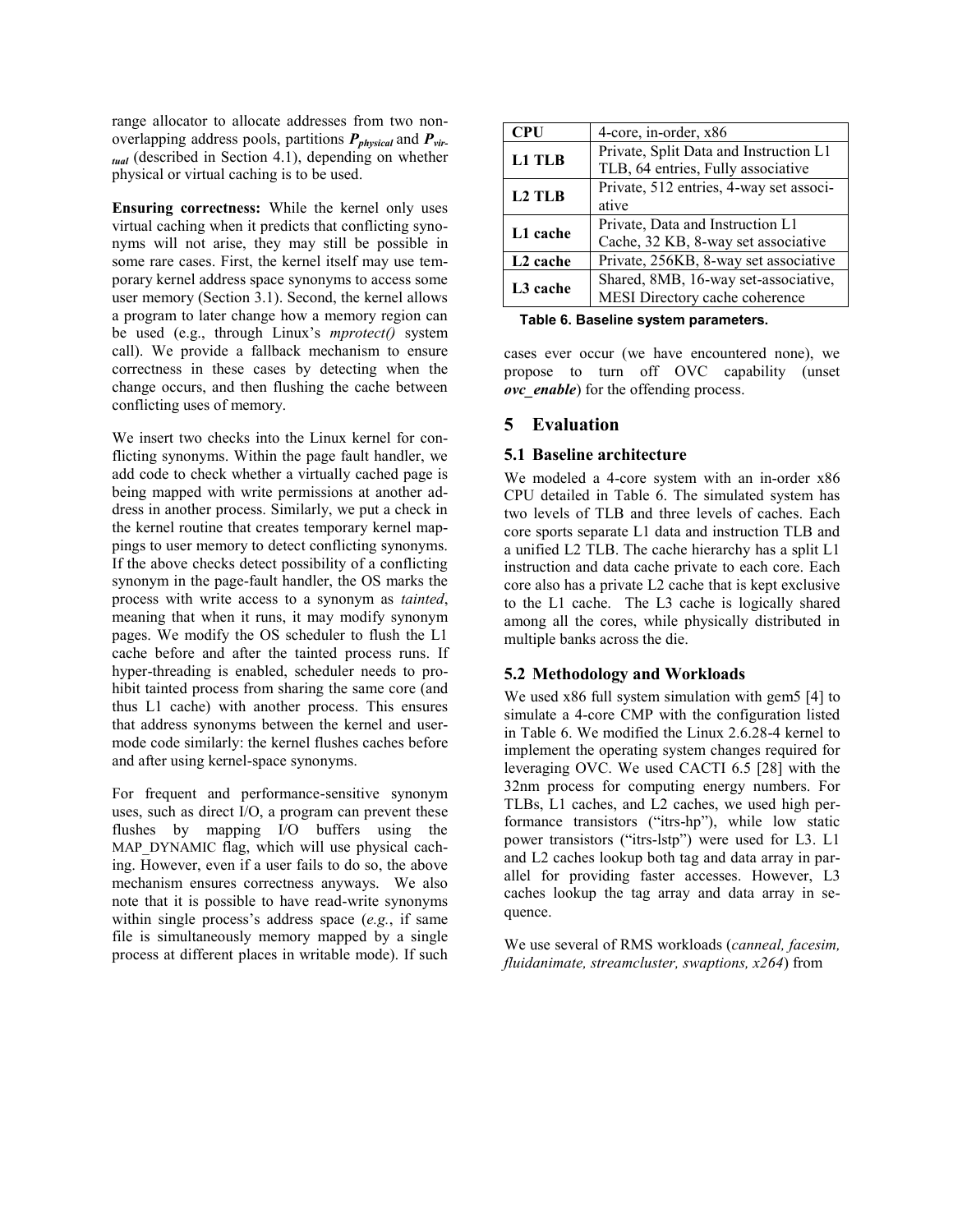|               | L1 Data TLB | L1 Instr. TLB |
|---------------|-------------|---------------|
| canneal       | 72.253      | 99.986        |
| facesim       | 96.787      | 99.999        |
| fluidanimate  | 99.363      | 99.999        |
| streamcluster | 95.083      | 99.994        |
| swaptions     | 99.028      | 99.989        |
| x264          | 95.287      | 99.304        |
| specjbb       | 91.887      | 99.192        |
| memcached     | 94.580      | 98.605        |
| bind          | 97.090      | 98.310        |
| Mean          | 93.484      | 99.486        |

#### **Table 7. Percentage of TLB lookup energy saved by OVC**

Parsec [30]. We also use a set of commercial workloads: *SpecJBB* 2005 [41], a server benchmark that models Java middle-tier business-logic processing; *memcahed* [26], an open source in-memory object store used by many popular web services including Facebook and Wikipedia; and *bind*, the BIND9 Domain Name Service (DNS) lookup service [9]. We also analyzed the open-source web browser Firefox [27] synonym usages and TLB invalidation characterization. However, as an interactive workload, it does not run on our simulator.

#### **5.3 Results**

To evaluate OVC, we seek to answer three questions: (1) How much TLB lookup energy is saved? (2) How much of L1 cache lookup energy is saved? (3) What is the performance impact of the OVC?

In our evaluation we focus on dynamic (lookup) energy as TLBs and L1 caches are frequently accessed, but relatively small, making OVC's static-energy impact insignificant.

**TLB Energy savings:** Table 7 shows the percentage of L1 data and instruction TLB dynamic energy saved by the OVC. We observe that more than 94% of the L1 data TLB energy and more than 99% of L1 Instruction TLB lookup energy is saved by OVC. To analyze this result, we first note that the cache accesses that use virtual addresses and hit in the L1 cache avoid burning energy for TLB lookups. Table 8 shows the percentage of data and instruction accesses that can complete without needing address translation, while the L1 cache hit rates for accesses using virtual addresses are listed in [Table](#page-8-0) 9. We observe that on average 97% of data accesses and 100% of

|                      | Data V-addr ac- | <b>Instr V-addr</b> |  |
|----------------------|-----------------|---------------------|--|
|                      | cess perct.     | access perct.       |  |
| canneal              | 80.791          | 100                 |  |
| facesim              | 99.843          | 100                 |  |
| fluidanimate         | 99.925          | 100                 |  |
| <i>streamcluster</i> | 98.575          | 100                 |  |
| swaptions            | 99.990          | 100                 |  |
| x264                 | 99.933          | 100                 |  |
| specjbb              | 96.650          | 100                 |  |
| memcached            | 99.291          | 100                 |  |
| bind                 | 98.97           | 100                 |  |
| Mean                 | 97.116          | 100                 |  |

#### **Table 8. Percentage of access that use Virtual address**

instruction accesses complete without needing address translation, while a very high fraction these accesses (0.96 and 0.99 respectively) hit in the cache, saving TLB lookup energy.

**L1 cache energy savings:** OVC saves L1 cache lookup energy by accessing only a subset of the ways in a set when using virtual addresses (Section [2\)](#page-1-0). Table 10 presents percentage savings in dynamic energy by OVC from opportunistic use of partial lookups (4 ways out of 8-ways) in the L1 cache. The second column shows that on average more than 22% of the dynamic energy spent on L1 data cache lookups is saved, while the third column shows similar savings for an instruction cache. The rightmost column provides a more holistic view of the energy savings in the chip by showing how much of dynamic energy of TLBs and all the three levels of on-chip caches taken

|               | L1 Data S | L1 Instr. \$ |
|---------------|-----------|--------------|
| canneal       | 0.894     | 0.999        |
| facesim       | 0.969     | 0.999        |
| fluidanimate  | 0.994     | 0.999        |
| streamcluster | 0.964     | 0.999        |
| swaptions     | 0.990     | 0.999        |
| x264          | 0.953     | 0.993        |
| specjbb       | 0.950     | 0.991        |
| memcached     | 0.952     | 0.986        |
| bind          | 0.980     | 0.983        |
| Mean          | 0.961     | 0.994        |

<span id="page-8-0"></span>**Table 9. L1 cache hit rates for virtual accesses**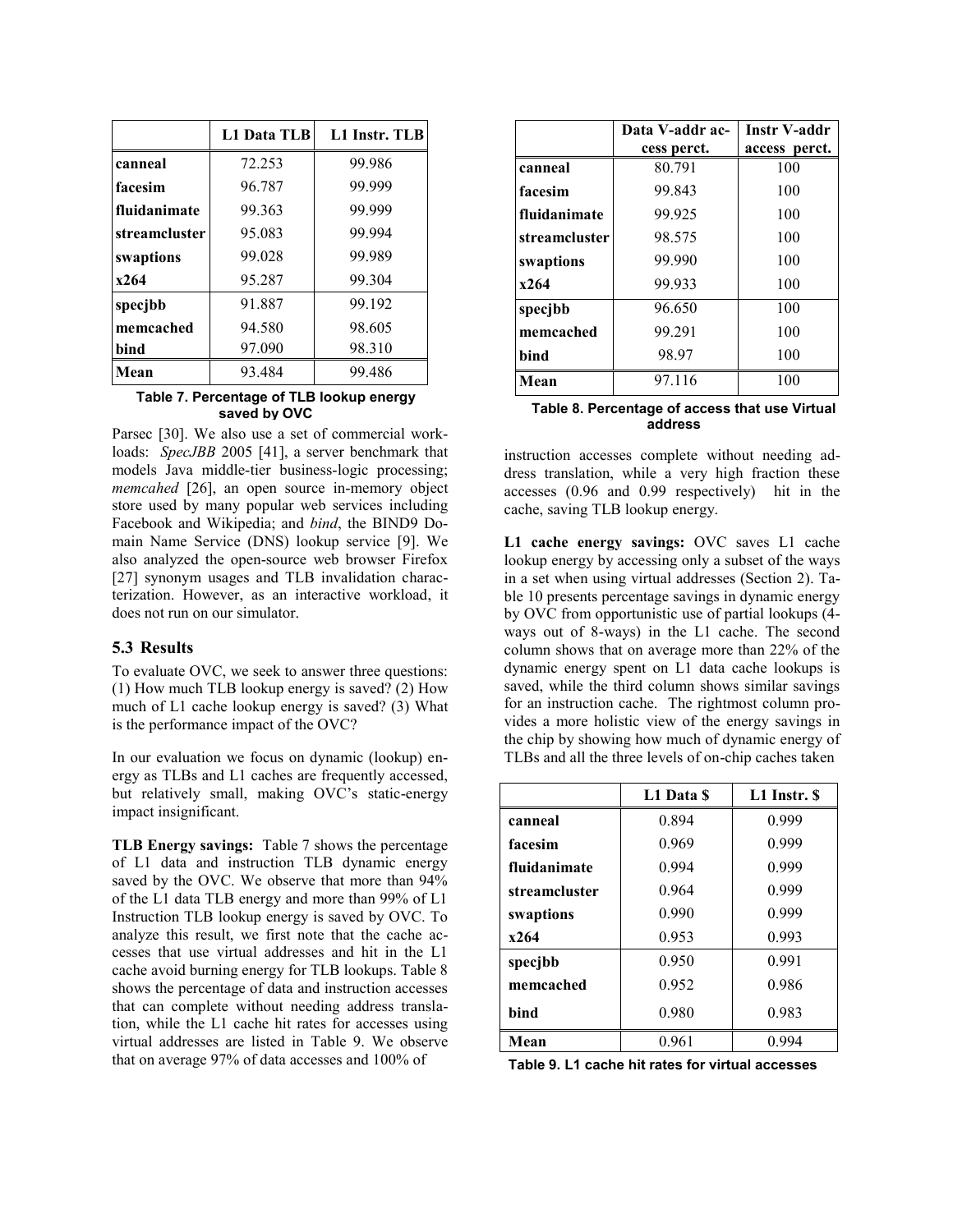|               | L1 Data \$ | L1 Instr. | $TLBs + $$  |
|---------------|------------|-----------|-------------|
|               | dynamic    | \$ dynam- | hierarchy   |
|               | energy     | ic energy | dynamic     |
|               | savings    | savings   | energy sav- |
|               |            |           | ings        |
| canneal       | 17.381     | 22.800    | 9.989       |
| facesim       | 22.252     | 22.800    | 18.575      |
| fluidanimate  | 22.727     | 22.801    | 30.672      |
| streamcluster | 21.805     | 22.802    | 16.709      |
| swaptions     | 22.797     | 22.807    | 32.542      |
| x264          | 27.737     | 23.230    | 25.446      |
| specjbb       | 23.229     | 22.771    | 17.547      |
| memcached     | 23.352     | 23.155    | 16.765      |
| bind          | 22.812     | 22.784    | 28.283      |
| Mean          | 22.624     | 22.883    | 19.546      |

 **Table 10. Percentage of Dynamic energy savings in the caches**

together is saved. On average, more than 19% of the dynamic energy spent on the on-chip cache hierarchy and the TLBs is eliminated by the OVC. The savings can be as high as 32% (*swaptions*) for applications with small working sets that rarely access L2 or L3 caches. In total, OVC saves a considerable portion of on-chip memory subsystem dynamic energy through lower associative L1 cache lookups and TLB lookup savings as these two frequent lookups account for most of the dynamic energy in the on-chip memory.

Performance impact: We quantify the performance implications of OVC in Table 11 which show the number of misses per 1K cache reference (MPKR) for the baseline and the OVC L1 data and instruction caches. For the L1 data cache, the change in the number of misses is within a negligible 0.7 misses per 1K cache reference, while changes for instruction caches are even smaller. Two of the workloads (*specjbb, memcached*) experience larger L1-D cache miss rate decrease with OVC  $(\sim 2$  misses per 1K reference, which translates to a minuscule hit-rate difference), while the L1 I-cache miss rate increases for one workload (*bind*). We note that cache hit/miss patterns are slightly perturbed due to use of a single bit from the virtual page number in selection of the bank where an access should go when virtual address is used under OVC. More importantly from Table 11 (right-most column), we observe that OVC hardly changes run time compared to the baseline system (within 0.017%). The unchanged run time, coupled with OVC's small static power overhead to the whole on-chip cache hierarchy (Section 4.1) indicates that OVC leaves the static power consumption of the on-

|             | <b>Baseline</b><br>L1D<br><b>MPKR</b> | $\overline{\text{OVC}}$<br>L1D<br><b>MPKR</b> | <b>Baseline</b><br>L1I<br><b>MPKR</b> | OVC<br>L1I<br><b>MPKR</b> | Norm.<br>runtime |
|-------------|---------------------------------------|-----------------------------------------------|---------------------------------------|---------------------------|------------------|
| canneal     | 105.62                                | 105.68                                        | 0.120                                 | 0.133                     | 0.9994           |
| facesim     | 30.476                                | 30.613                                        | 0.084                                 | 0.093                     | 0.9999           |
| fluidanim.  | 5.735                                 | 5.622                                         | 0.003                                 | 0.006                     | 0.9999           |
| streamclus. | 35.436                                | 35.421                                        | 0.037                                 | 0.037                     | 1.00001          |
| swaptions   | 9.668                                 | 9.716                                         | 0.106                                 | 0.106                     | 1.0004           |
| x264        | 47.329                                | 46.492                                        | 6.53                                  | 6.977                     | 1.00099          |
| specibb     | 51.704                                | 49.289                                        | 7.683                                 | 8.008                     | 0.99330          |
| memcached   | 49.699                                | 47.349                                        | 14.235                                | 13.947                    | 0.99632          |
| bind        | 20.527                                | 19.630                                        | 13.981                                | 16.893                    | 1.00701          |
| Mean        | 39.576                                | 38.879                                        | 4.745                                 | 5.133                     | 1.00017          |

**Table 11. Miss ratio and runtime comparison between Baseline and OVC**

chip memory subsystem largely unchanged while saving substantial dynamic energy. Furthermore, for these workloads, the operating system never needed to use the taint bit (Section [4.2\)](#page-6-0) as they do not use direct I/O or make system calls to change page protection. Moreover, there were no cache flushes due to memory-mapping changes.

### **6 Related Work**

There has been decades of research on implementing virtual caches, which are summarized by Cekleov and Dubois for both uniprocessor [5] and multiprocessor systems [6]. Here we discuss a few of the most related work on virtual caches. We also discuss relevant work on reducing TLB power.

Goodman proposed an all-hardware solution for handling synonyms by introducing dual-tag store for finding reverse translations on possible synonyms [13], while a similar technique uses back-pointers in L2 physical caches for finding synonyms in L1 virtual caches [35]. Kim et al. proposed the U-cache in which a small physically-indexed cache was added to hold reverse translations for pages with possible synonyms [19]. A few other works advocate for sidestepping the problem of synonyms by constraining sharing (and thus synonyms) through shared segments only [10,38] or through constrained virtual to physical memory mapping (page coloring) to ensure synonyms always fall in the same cache set [23]. Qiu et al. [32] proposed a small synonym lookaside buffer in place of a TLB to handle synonyms in a virtual cache hierarchy. On the other side of the spectrum,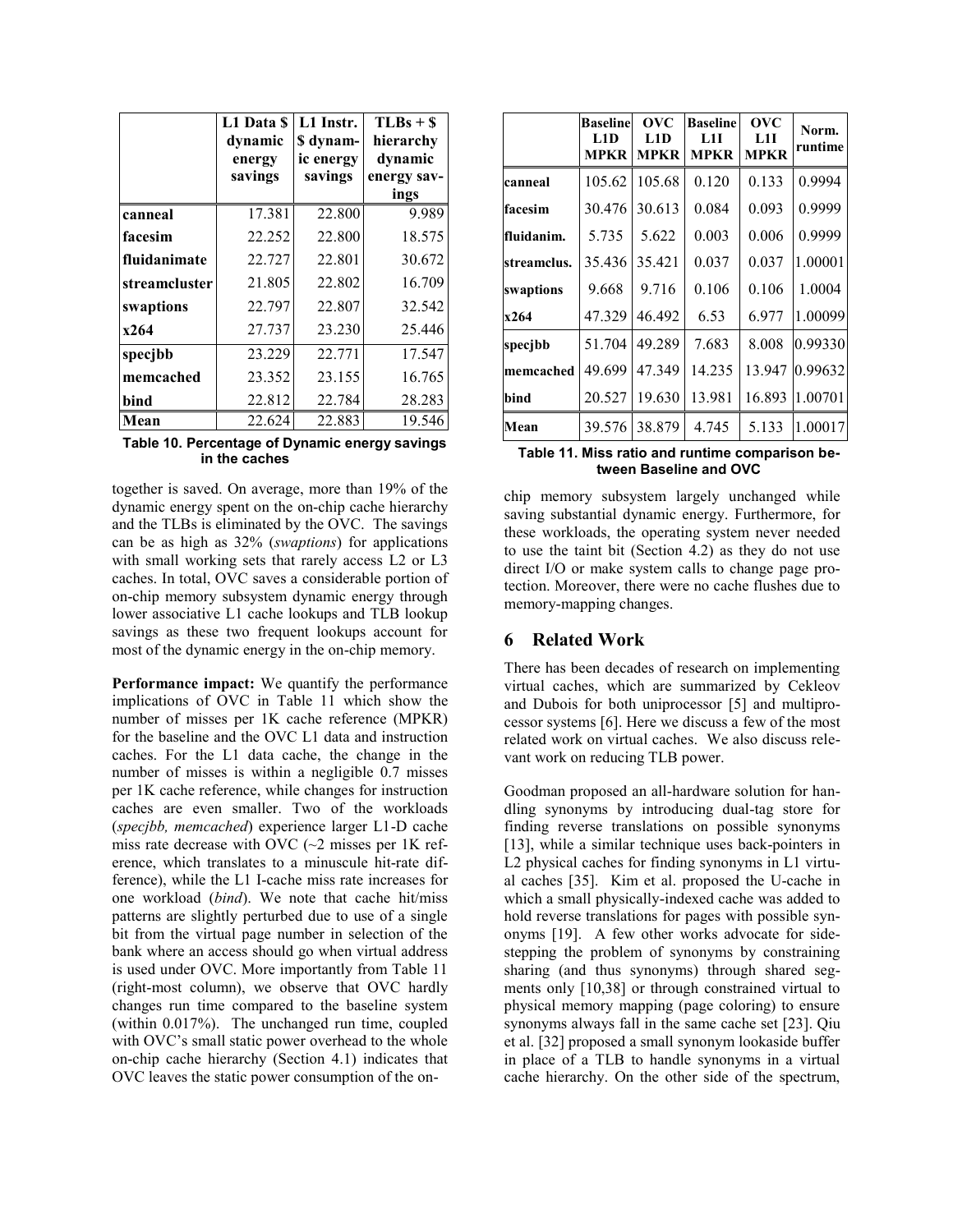single address space operating systems like Opal [8,12] and Singularity [20] propose a new OS design philosophy that does away with private per-process address spaces altogether (and thus no possibility of synonyms). Although many of the above techniques for virtual caching are used in OVC; we expose virtual caching as an optimization rather than a design point to leverage benefits of virtual caching when suitable and defaulting to physical cache when needed for correctness, performance or compatibility.

Several past hardware proposals addressed the problem of TLB power consumption through TLB CAM reorganization [16], by adding hardware filter or buffering for TLB access [7,14] or by using banked TLB organization [7,24]. Kadayif et al. [17] proposed adding hardware translation registers to hold frequently accessed address translations under compiler directions. Ekman et al. [11] evaluated possible TLB energy savings by using virtual L1 caches as a pure hardware technique while also proposing a page grain structure to reduce the coherence snoop energy in the cache. Wood et al. [38] advocated doing away with TLBs by using virtual caches and using in-cache address translation. Jacob et al. [15] proposed handling address translation with software exceptions on cache miss to also get rid of the TLB. OVC, on the other hand, is a software-hardware co-design technique that aims to maintain full backward compatibility with existing software while opportunistically allow both TLB and L1 cache lookup energy reduction.

Woo et al. [37] proposed using bloom filter to hold synonym addresses to save L1 cache lookup energy by allowing lower associativity. Ashok et al. [1] proposed compiler directed static *speculative* address translation and cache access support to save energy. Different from their work, we do not burden the hardware with the onus of ensuring correctness for static miss-speculation; neither do we require recompilation of application to take advantage of OVC. Zhou et al. [39] proposed heterogeneously tagged (both virtual and physical tag) to allow cache access without TLB access for memory regions explicitly annotated by the application. Unlike their work, application modification is not necessary for OVC. Furthermore, OVC saves L1 cache lookup energy through reduced associativity. Lee et al. [21] proposed to exploit the distinct characteristics of accesses to different memory regions of a process (e.g., stack, heap etc.) to statically partition the TLB and cache resources to save energy. OVC does not require static partitioning of hardware resources and instead opportunistically use virtual caching to allow substantial energy benefits.

Some older embedded processors from ARM also allowed virtual caches, but had to flush caches on context switch/page permission changes [36].

## **7 Conclusion**

Our empirical analysis shows that virtual cache challenges are real, but occur rarely in practice. To benefit from virtual caches and yet sidestep their rare correctness issues, we proposed the opportunistic virtual cache (OVC) that can cache a block with either a virtual (saving power) or physical address (ensuring compatibility). We show that small OS changes enable effective OVC virtual caching, while OVC facilitates its own adoption by operating correctly with no software changes.

## **8 Acknowledgement**

We thank Derek R. Hower and Haris Volos for their thoughtful comments and help during the project. We thank Wisconsin Computer Architecture Affiliates for their feedback on early version of the work. We thank Megan Falater and Elizabeth Hagermoser for proof-reading our drafts.

This work is supported in part by the National Science Foundation (CNS-0720565, CNS-0916725, and CNS-1117280, CNS-0834473), Sandia/DOE (#MSN 123960/DOE890426), and University of Wisconsin (Kellett award to Hill). The views expressed herein are not necessarily those of the NSF, Sandia or DOE. Hill has a significant financial interest in AMD and Swift has a significant financial interest in Microsoft.

### **9 References**

- 1. Ashok, R., Chheda, S., and Moritz, C.A. Cool-Mem: combining statically speculative memory accessing with selective address translation for energy efficiency. *Proc. of the 10th International Conference on Architectural Support for Programming Languages and Operating Systems*, 2002.
- 2. Barr, T.W., Cox, A.L., and Rixner, S. SpecTLB: a mechanism for speculative address translation. *Proc. of the 38th Annual Intnl. Symp. on Computer Architecture*, 2011.
- 3. Bhargava, R., Serebrin, B., Spadini, F., and Manne, S. Accelerating two-dimensional page walks for virtualized systems. *Proc. of the Thirteenth International Conference on Architectural Support for Programming Languages and Operating Systems*, 2008.
- 4. Binkert, N., Beckmann, B., Black, G., et al. The gem5 simulator. *Computer Architecture News*, 2011.